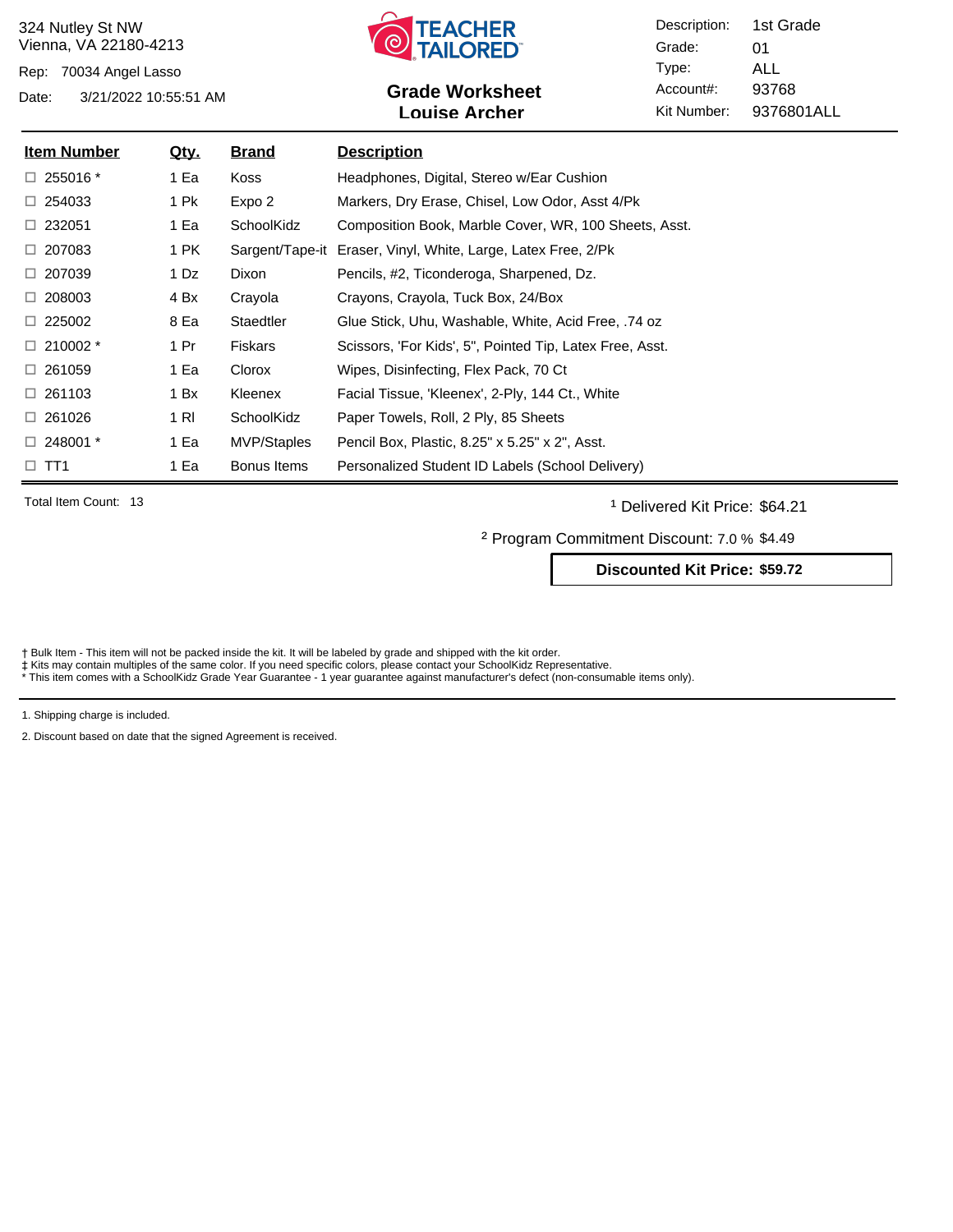Rep: 70034 Angel Lasso



## Date: 3/21/2022 10:55:51 AM **Grade Worksheet** Account#: 93768 **Louise Archer**

Description: Grade: Type: Account#: Kit Number: 02 ALL 9376802ALL 2nd Grade

| <b>Item Number</b> | <u>Qty.</u> | <u>Brand</u>   | <b>Description</b>                                       |
|--------------------|-------------|----------------|----------------------------------------------------------|
| $\Box$ 228012 $^*$ | 1 Ea        | Tops/Avery     | Binder, 3 Ring, Heavy Duty, View, 1/2", White            |
| $\Box$ 206037 $*$  | 1 Ea        | C-Line         | Folder, Poly, 2 Pocket, w/Prong, Blue                    |
| $\Box$ 208037      | 1 St        | Crayola        | Pencils, Colored, 7", Sharpened, 24/Set                  |
| $\Box$ 261026      | 1 RI        | SchoolKidz     | Paper Towels, Roll, 2 Ply, 85 Sheets                     |
| $\Box$ 207014      | 2 Ea        | CLI/Staples    | Eraser, Pink, Large, Latex Free                          |
| $\Box$ 248001 $^*$ | 1 Ea        | MVP/Staples    | Pencil Box, Plastic, 8.25" x 5.25" x 2", Asst.           |
| $\Box$ 207039      | 2 Dz        | Dixon          | Pencils, #2, Ticonderoga, Sharpened, Dz.                 |
| $\Box$ 208003      | 2 Bx        | Crayola        | Crayons, Crayola, Tuck Box, 24/Box                       |
| $\Box$ 205008      | 4 Ea        | Elmer's        | Glue Stick, Washable, Purple, Dries Clear, .77 oz.       |
| $\Box$ 210002 $^*$ | 1 Pr        | <b>Fiskars</b> | Scissors, 'For Kids', 5", Pointed Tip, Latex Free, Asst. |
| $\Box$ 232090      | 1 Ea        | Mead           | Composition Book, Marble Cover, WR, 100 Sheets, Black    |
| $\Box$ 261103      | 2 Bx        | Kleenex        | Facial Tissue, 'Kleenex', 2-Ply, 144 Ct., White          |
| $\Box$ 254044      | 2 Ea        | Expo 2         | Marker, Dry Erase, Chisel Tip, Low Odor, Black           |
| $\Box$ 218045      | 2 Pk        | 3M             | 'Post-It' Notes, 3" x 3", Yellow, 100 Sht/Pd             |
| $\Box$ 261059      | 1 Ea        | Clorox         | Wipes, Disinfecting, Flex Pack, 70 Ct                    |
| $\Box$ TT1         | 1 Ea        | Bonus Items    | Personalized Student ID Labels (School Delivery)         |

Total Item Count: 16 **and Total Item Count:** 16 **and Total Item Count:** 16 **and Total Item Count:** 16 **and Total Item Count:** 16

² Program Commitment Discount: 7.0 % \$4.45

**Discounted Kit Price: \$59.19**

† Bulk Item - This item will not be packed inside the kit. It will be labeled by grade and shipped with the kit order.<br>‡ Kits may contain multiples of the same color. If you need specific colors, please contact your School

1. Shipping charge is included.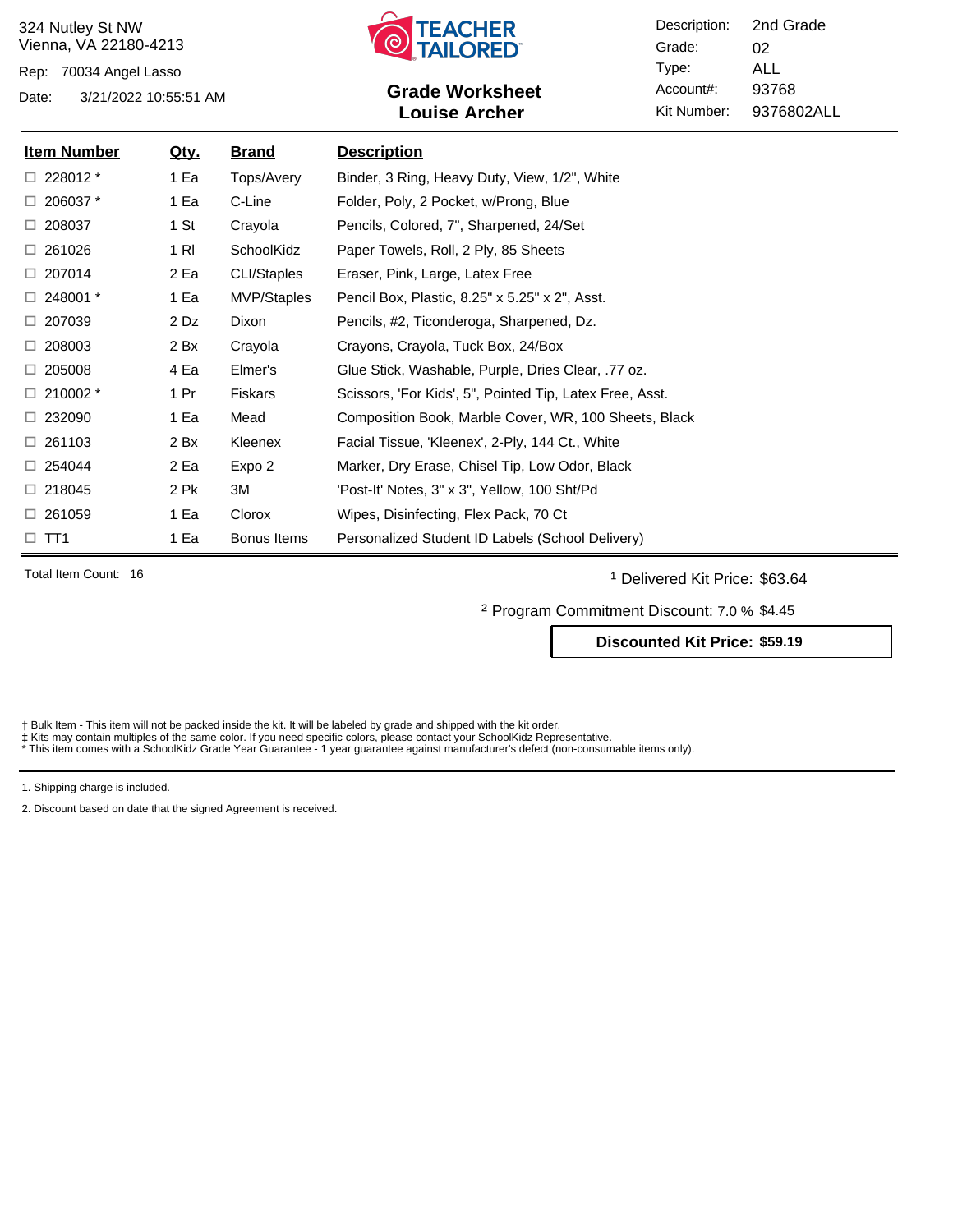Rep: 70034 Angel Lasso



# Date: 3/21/2022 10:55:51 AM **Grade Worksheet** Account#: 93768 **Louise Archer**

Description: Grade: Type: Account#: Kit Number: 03 ALL 9376803ALL 3rd Grade

| <b>Item Number</b> | <u>Qty.</u> | <b>Brand</b>         | <b>Description</b>                                            |
|--------------------|-------------|----------------------|---------------------------------------------------------------|
| $\Box$ V6151       | 1 Bx        | SchoolKidz           | Storage Bags, Economy Zip, Quart, 25 Ct.                      |
| $\Box$ 208037      | 1 St        | Crayola              | Pencils, Colored, 7", Sharpened, 24/Set                       |
| □ 211011           | 1 Ea        | Avery                | Organizer, Flexi-View, 8.5"x11", 6 Pocket                     |
| $\Box$ 206035 $*$  | 1 Ea        | Cline                | Folder, Poly, 2 Pocket, Red                                   |
| $\Box$ 232059      | 3 Ea        | SchoolKidz           | Composition Book, Marble Cover, WR, 100 Sheets, BLK           |
| $\Box$ 201016 $*$  | 1 Ea        | Maped                | Sharpener, Pencil & Crayon, Dbl Barrel, Canister              |
| $\Box$ 218024      | 1 Ea        | Highland/SPLS        | Stick On Notes, 3" x 3", Yellow, 100 Sht/Pd                   |
| $\Box$ 254063      | 1 Ea        | Sharpie              | Highlighter, Chisel, 'Sharpie' Pkt, Yellow                    |
| □ 207039           | 3 Dz        | <b>Dixon</b>         | Pencils, #2, Ticonderoga, Sharpened, Dz.                      |
| $\Box$ 201002      | 2 Ea        | Papermate            | Eraser, Pink Pearl, Large                                     |
| $\Box$ 208016      | 1 St        | Crayola              | Markers, Washable, Classic Colors, Wide Tip, 8/Set            |
| $\Box$ 261037      | $1$ RI      | SchooKidz            | Paper Towels, Roll, 2 Ply, 72 Sheets                          |
| $\Box$ 261103      | 1 Bx        | Kleenex              | Facial Tissue, 'Kleenex', 2-Ply, 144 Ct., White               |
| $\Box$ 205008      | 1 Ea        | Elmer's              | Glue Stick, Washable, Purple, Dries Clear, .77 oz.            |
| $\Box$ 210002 $*$  | 1 Pr        | <b>Fiskars</b>       | Scissors, 'For Kids', 5", Pointed Tip, Latex Free, Asst.      |
| $\Box$ 223010      | 1 Ea        | Roaring              | Graph Paper, Spiral Notebook, 4 Sq/In, 10.5"x8", 100 Ct, 3 HP |
| $\Box$ 212009 *    | 1 Ea        | SchoolKidz           | Pencil Case, Fabric, 3-Hole w/Grommets, 10"x 6", Asst.        |
| $\Box$ 254044      | 4 Ea        | Expo 2               | Marker, Dry Erase, Chisel Tip, Low Odor, Black                |
| $\Box$ 251002      | 1 Ea        | <b>Personal Care</b> | ORM-D-Hand Sanitizer, Antibacterial, Gel, Pump, 80z.          |
| □ 261059           | 1 Ea        | Clorox               | Wipes, Disinfecting, Flex Pack, 70 Ct                         |
| $\square$ TT1      | 1 Ea        | Bonus Items          | Personalized Student ID Labels (School Delivery)              |

Total Item Count: 21 **Delivered Kit Price: \$74.10** 

² Program Commitment Discount: 7.0 % \$5.19

**Discounted Kit Price: \$68.91**

† Bulk Item - This item will not be packed inside the kit. It will be labeled by grade and shipped with the kit order.<br>‡ Kits may contain multiples of the same color. If you need specific colors, please contact your School

1. Shipping charge is included.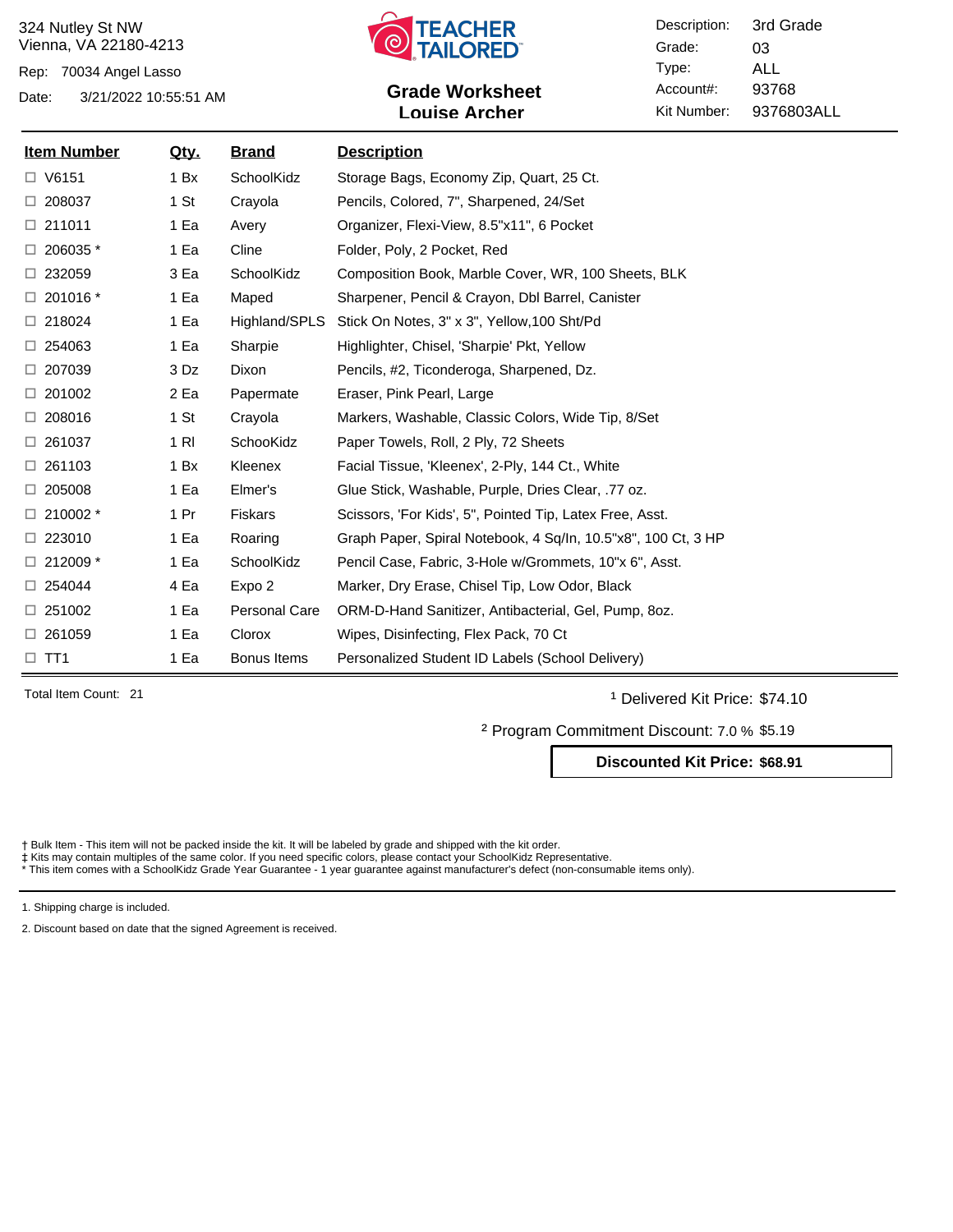Rep: 70034 Angel Lasso



## Date: 3/21/2022 10:55:51 AM **Grade Worksheet** Account#: 93768 **Louise Archer**

Description: Grade: Type: Account#: Kit Number: 04 ALL 9376804ALL 4th Grade

| <u>Item Number</u> | <u>Qty.</u> | <u>Brand</u>         | <b>Description</b>                                       |
|--------------------|-------------|----------------------|----------------------------------------------------------|
| $\Box$ 211011      | 1 Ea        | Avery                | Organizer, Flexi-View, 8.5"x11", 6 Pocket                |
| $\Box$ 254027      | 2 Ea        | CLI                  | Highlighter, Chisel Tip, Yellow, w/Pkt Clip              |
| $\Box$ 218024      | 3 Ea        | Highland/SPLS        | Stick On Notes, 3" x 3", Yellow, 100 Sht/Pd              |
| $\Box$ 254091      | 4 Ea        | Expo 2               | Marker, Dry Erase, Fine Tip, Low Odor, Black             |
| $\Box$ 210002 $^*$ | 1 Pr        | <b>Fiskars</b>       | Scissors, 'For Kids', 5", Pointed Tip, Latex Free, Asst. |
| $\Box$ 205008      | 5 Ea        | Elmer's              | Glue Stick, Washable, Purple, Dries Clear, .77 oz.       |
| $\Box$ 232090      | 6 Ea        | Mead                 | Composition Book, Marble Cover, WR, 100 Sheets, Black    |
| $\Box$ 207039      | 2 Dz        | Dixon                | Pencils, #2, Ticonderoga, Sharpened, Dz.                 |
| $\Box$ 207011      | 1 St        | Prang                | Pencils, Colored, 7", Sharpened, 12/Set                  |
| $\Box$ 208015      | 1 St        | Crayola              | Markers, Washable, Classic Colors, Fine Tip, 8/Set       |
| $\Box$ 212009 *    | 1 Ea        | SchoolKidz           | Pencil Case, Fabric, 3-Hole w/Grommets, 10"x 6", Asst.   |
| $\Box$ 261095      | 1 Bx        | Scotties             | Facial Tissue, 'Scotties', Hypo-Allergenic, 185 Ct.      |
| $\Box$ 251002      | 1 Ea        | <b>Personal Care</b> | ORM-D-Hand Sanitizer, Antibacterial, Gel, Pump, 80z.     |
| $\Box$ 261059      | 1 Ea        | Clorox               | Wipes, Disinfecting, Flex Pack, 70 Ct                    |
| $\Box$ TT1         | 1 Ea        | Bonus Items          | Personalized Student ID Labels (School Delivery)         |

Total Item Count: 15 **and 1** Delivered Kit Price: \$66.90

² Program Commitment Discount: 7.0 % \$4.68

**Discounted Kit Price: \$62.22**

† Bulk Item - This item will not be packed inside the kit. It will be labeled by grade and shipped with the kit order.<br>‡ Kits may contain multiples of the same color. If you need specific colors, please contact your School

1. Shipping charge is included.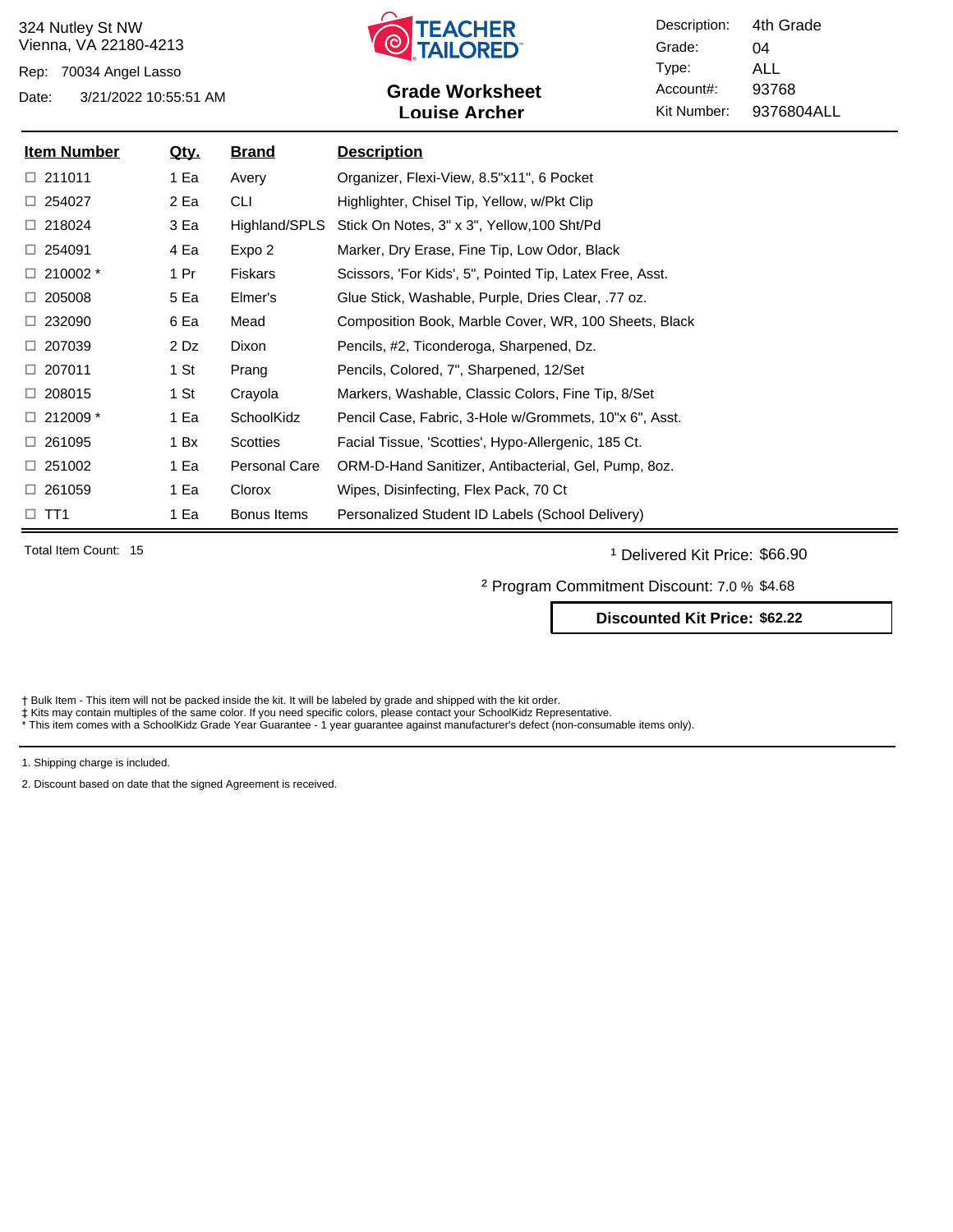Rep: 70034 Angel Lasso



### Date: 3/21/2022 10:55:51 AM **Grade Worksheet** Account#: 93768 **Louise Archer**

Description: Grade: Type: Account#: Kit Number: 05 ALL 9376805ALL 5th Grade

| <b>Item Number</b> | <u>Qty.</u>      | <b>Brand</b>       | <b>Description</b>                                    |
|--------------------|------------------|--------------------|-------------------------------------------------------|
| $\Box$ 218045      | 4 Pk             | ЗM                 | 'Post-It' Notes, 3" x 3", Yellow, 100 Sht/Pd          |
| 255019 *<br>□.     | 1 Ea             | Sentry             | Earbuds w/ Case                                       |
| $\Box$ 207039      | $2\overline{D}z$ | <b>Dixon</b>       | Pencils, #2, Ticonderoga, Sharpened, Dz.              |
| 205008             | 4 Ea             | Elmer's            | Glue Stick, Washable, Purple, Dries Clear, .77 oz.    |
| $\Box$ 248001 $^*$ | 1 Ea             | MVP/Staples        | Pencil Box, Plastic, 8.25" x 5.25" x 2", Asst.        |
| $\Box$ 208058      | 1 St             | Crayola            | Markers, Classic Colors, Fine Tip, 10/Set             |
| $\Box$ 254025      | 1 Pk             | <b>CLI/Staples</b> | Highlighters, Chisel Tip, Yw/Bl/Gn/Pk/Or/ 5/pk        |
| $\Box$ 261095      | 1 Bx             | <b>Scotties</b>    | Facial Tissue, 'Scotties', Hypo-Allergenic, 185 Ct.   |
| $\Box$ 201018 $^*$ | 1 Ea             | SchoolKidz         | Protractor, Plastic, Clear, 6", 180 Degrees           |
| $\Box$ 227027      | 2 Pk             | SchoolKidz         | Filler Paper, Wide Rule, 10.5" x 8", 100/Pk           |
| $\Box$ 232090      | 5 Ea             | Mead               | Composition Book, Marble Cover, WR, 100 Sheets, Black |
| $\Box$ 226006 $*$  | 1 Pr             | Maped/Westcot      | Scissors, 7", Pointed Tip, Latex Free, Asst.          |
| $\Box$ 207011      | 1 St             | Prang              | Pencils, Colored, 7", Sharpened, 12/Set               |
| $\Box$ 201016 $*$  | 1 Ea             | Maped              | Sharpener, Pencil & Crayon, Dbl Barrel, Canister      |
| $\Box$ 212017 $^*$ | 1 Ea             | TOPS/ACCO          | Binder, 3 Ring, Heavy Duty, View, 1", White           |
| 104F<br>□          | 1 Pk             | SchoolKidz         | Folders, 2 Pocket, 4Pk, Be/Rd/Gn/Yw                   |
| $\Box$ 266004      | 5 Ea             | Papermate          | Pen, Ballpoint, Medium Point, Green                   |
| $\Box$ 261059      | 1 Ea             | Clorox             | Wipes, Disinfecting, Flex Pack, 70 Ct                 |
| $\Box$ TT1         | 1 Ea             | Bonus Items        | Personalized Student ID Labels (School Delivery)      |

Total Item Count: 19 **and Transfer Count:** 19 **and Transfer Count:** 19 **and Transfer Count:** 19 **and Transfer Count:** 19 **and Transfer Count:** 19 **and Transfer Count:** 19 **and Transfer Count:** 19 **and Transfer Count:** 19

² Program Commitment Discount: 7.0 % \$5.12

**Discounted Kit Price: \$67.98**

Bulk Item - This item will not be packed inside the kit. It will be labeled by grade and shipped with the kit order.

‡ Kits may contain multiples of the same color. If you need specific colors, please contact your SchoolKidz Representative.<br>\* This item comes with a SchoolKidz Grade Year Guarantee - 1 year guarantee against manufacturer's

1. Shipping charge is included.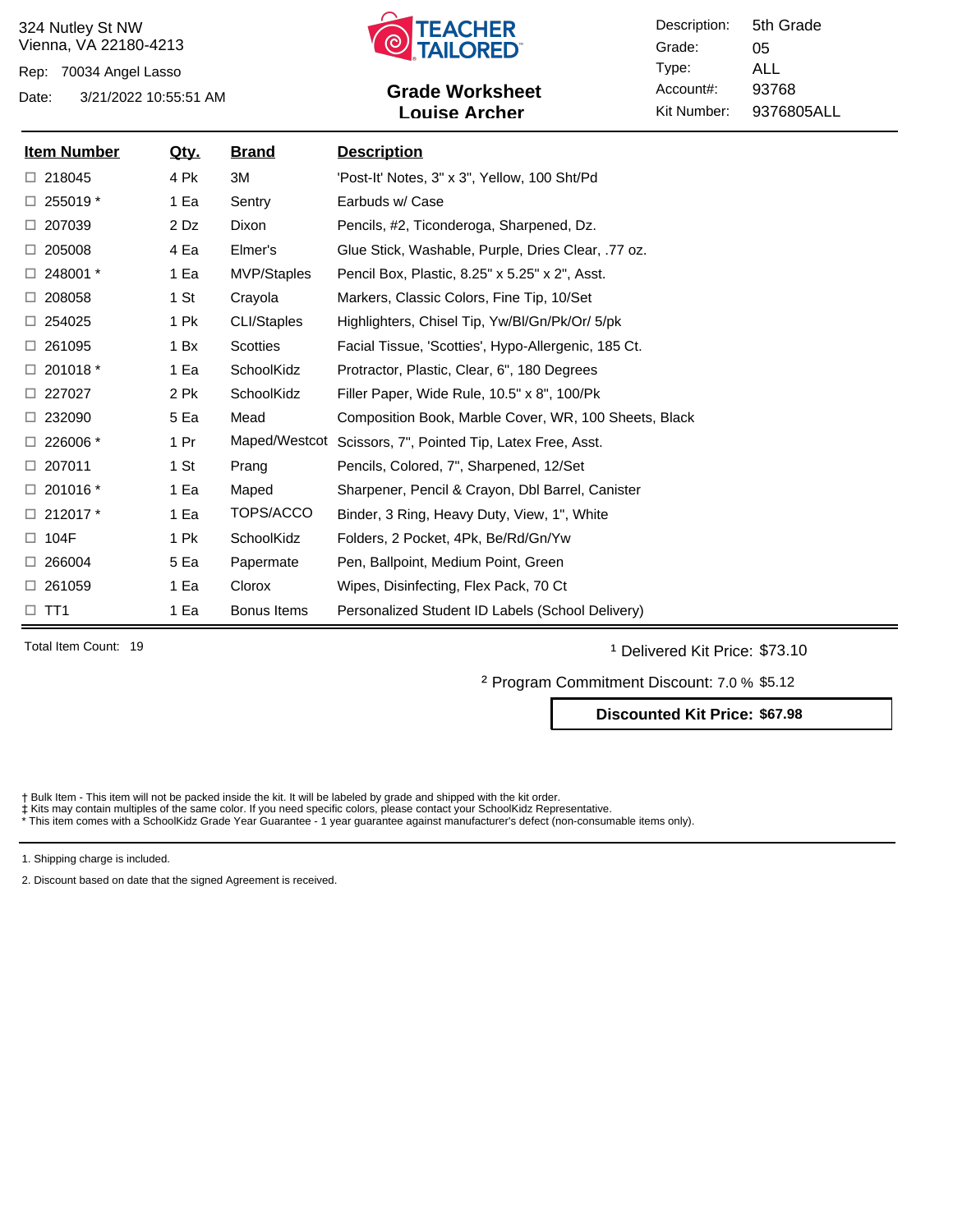Rep: 70034 Angel Lasso



# Date: 3/21/2022 10:55:51 AM **Grade Worksheet** Account#: 93768 **Louise Archer**

Description: Grade: Type: Account#: Kit Number: 06 ALL 9376806ALL 6th Grade

| <u>Item Number</u> | <u>Qty.</u>      | <b>Brand</b>         | <b>Description</b>                                          |
|--------------------|------------------|----------------------|-------------------------------------------------------------|
| $\Box$ 255019 $*$  | 1 Ea             | Sentry               | Earbuds w/ Case                                             |
| $\Box$ 235002      | 1 Pk             | <b>Esselte</b>       | Index Cards, 3" x 5", Ruled, 100/Pk, White                  |
| □ 211011           | 1 Ea             | Avery                | Organizer, Flexi-View, 8.5"x11", 6 Pocket                   |
| $\Box$ 245026      | 1 Ea             | C-Line               | Folder, 2 Pocket, w/Prong, 11 Pt., Blue                     |
| $\Box$ 212009 *    | 1 Ea             | SchoolKidz           | Pencil Case, Fabric, 3-Hole w/Grommets, 10"x 6", Asst.      |
| $\Box$ 227027      | 1 Pk             | SchoolKidz           | Filler Paper, Wide Rule, 10.5" x 8", 100/Pk                 |
| $\Box$ 207039      | 2 Dz             | <b>Dixon</b>         | Pencils, #2, Ticonderoga, Sharpened, Dz.                    |
| $\Box$ V6110       | 2 Ea             | Sanford/SPLS         | Pen, Stick, Medium Point, Blue                              |
| $\Box$ 207011      | 1 S <sub>t</sub> | Prang                | Pencils, Colored, 7", Sharpened, 12/Set                     |
| $\Box$ 210008 $*$  | 1 PR             | <b>Fiskars</b>       | Scissors, 7", Student, Pointed Tip, Latex Free, Asst.       |
| $\Box$ 205008      | 1 Ea             | Elmer's              | Glue Stick, Washable, Purple, Dries Clear, .77 oz.          |
| $\Box$ 232140      | 3 Ea             | SchoolKidz           | Notebook, 1 Sub, WR, Perf, Poly, w/2 Pockets, 100 Ct., Asst |
| $\Box$ 232059      | 2 Ea             | SchoolKidz           | Composition Book, Marble Cover, WR, 100 Sheets, BLK         |
| $\Box$ 218050      | $1$ RI           | Scotch               | Tape, 'Magic', w/Dispenser, 3/4" x 650"                     |
| $\Box$ 261026      | 1 RI             | SchoolKidz           | Paper Towels, Roll, 2 Ply, 85 Sheets                        |
| $\Box$ 261095      | 1 Bx             | <b>Scotties</b>      | Facial Tissue, 'Scotties', Hypo-Allergenic, 185 Ct.         |
| $\Box$ 218045      | 1 Pk             | 3M                   | 'Post-It' Notes, 3" x 3", Yellow, 100 Sht/Pd                |
| $\Box$ 251002      | 1 Ea             | <b>Personal Care</b> | ORM-D-Hand Sanitizer, Antibacterial, Gel, Pump, 80z.        |
| $\Box$ 261059      | 1 Ea             | Clorox               | Wipes, Disinfecting, Flex Pack, 70 Ct                       |
| $\Box$ TT1         | 1 Ea             | Bonus Items          | Personalized Student ID Labels (School Delivery)            |

Total Item Count: 20 **and 20** and 20 and 20 and 20 and 20 and 20 and 20 and 20 and 20 and 20 and 20 and 20 and 20 and 20 and 20 and 20 and 20 and 20 and 20 and 20 and 20 and 20 and 20 and 20 and 20 and 20 and 20 and 20 and

² Program Commitment Discount: 7.0 % \$4.39

**Discounted Kit Price: \$58.39**

Bulk Item - This item will not be packed inside the kit. It will be labeled by grade and shipped with the kit order.

‡ Kits may contain multiples of the same color. If you need specific colors, please contact your SchoolKidz Representative.<br>\* This item comes with a SchoolKidz Grade Year Guarantee - 1 year guarantee against manufacturer's

1. Shipping charge is included.